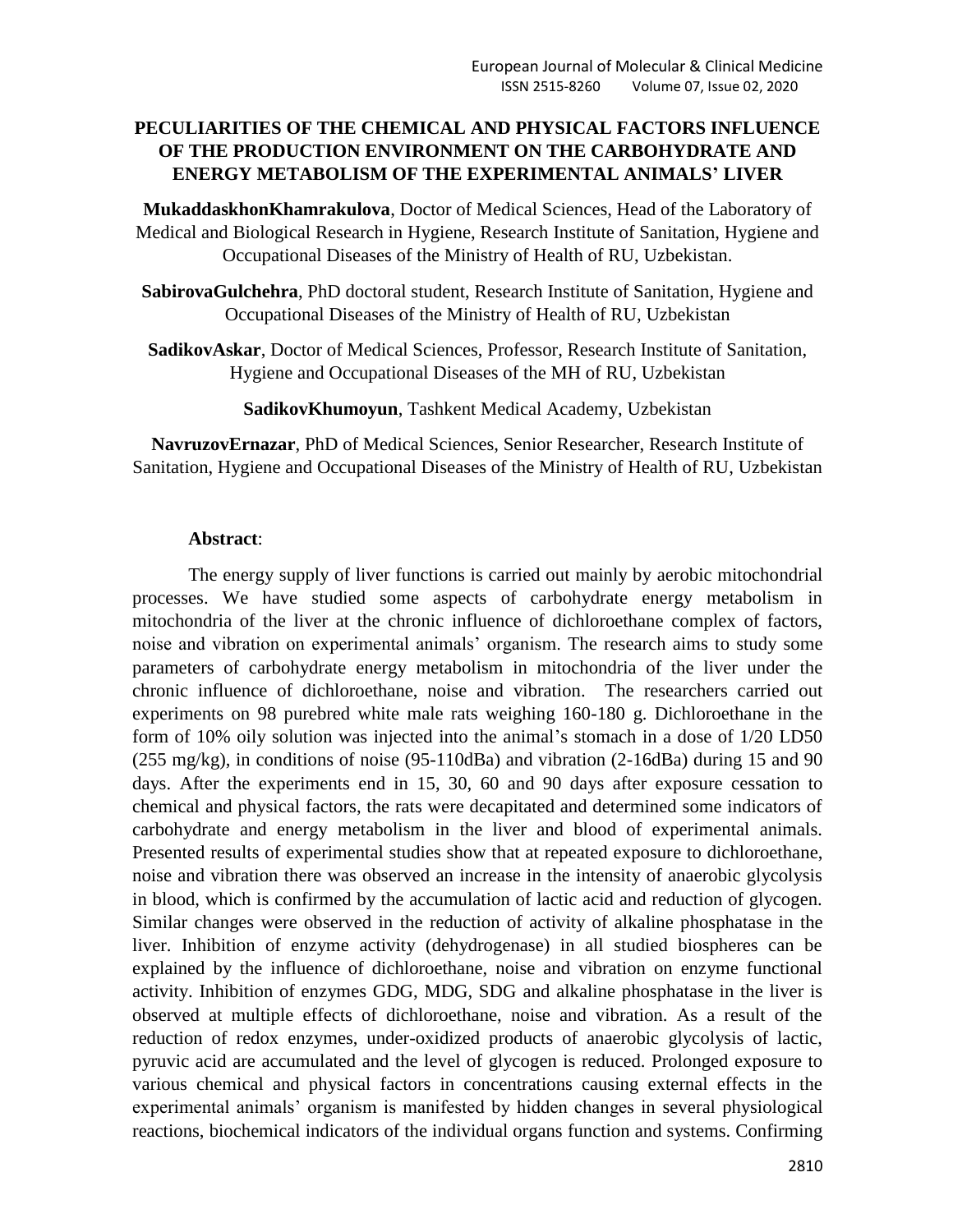influence of xenobiotics on cellular structures, mainly in the discoordination of functional activity of organs and specific enzyme systems.

**Keywords**: Liver, dichloroethane, noise and vibration, carbohydrate energy exchange.

### **Introduction:**

Near the researchers, it was shown that some chemicals are hepatotropic, in particular, dichloroethane, which causes a disturbance of oxidation processes in the liver [5, p. 12; 2, p. 8]. However, the mechanism of complex influence of chemical and physical factors (dichloroethane, noise and vibration) on the energy apparatus of mitochondria has not been finally clarified so far [6, p. 38; 8, p. 45].

The liver is most exposed to the harmful effects of chemical and physical factors [1, p.707-709; 4, p. 63]. It is the main organ performing metabolism of toxic and other chemical compounds. When intoxicated by various harmful chemical and physical factors, the liver suffers first of all from internal organs, its multiple functions and structures are violated [7, p. 38; 3, p. 12].

According to current data, the liver plays a vital role in the catabolism of atherogenic lipoproteins (LP). Here, oxidation and synthesis of triglycerides, cholesterol, phospholipids, the formation of acetone bodies, bile acids take place.

Since the energy supply of liver functions is carried out mainly by aerobic mitochondrial processes, we have studied some aspects of carbohydrate energy metabolism in mitochondria of the liver under the chronic influence of complex factors dichloroethane, noise and vibration on the organism of experimental animals [11, p. 740].

**The work aim**s to study some indicators of carbohydrate and energy metabolism in mitochondria of the liver under chronic exposure to dichloroethane, noise and vibration.

The research was performed within the grant project ADBC - 15.17.3.

**The research materials and methods**. Experimental studies were conducted to study the mechanism of toxic effects of the studied factors, widely used in the oil and gas industry.

Experimental studies were conducted on white male rats. Animals taken for the experiment were kept in laboratory quarantine for 20 days: control animals were kept in the same conditions as the experimental ones. The animals were given a common diet with a sufficient content of proteins, fats, carbohydrates, vitamins, salts and trace elements. All studied parameters in experimental animals were compared with parameters in control group animals.

The studies were conducted in accordance with the European Convention for the Protection of Vertebrate Animals used for Experimental or Other Scientific Purposes (Strasbourg, March 18, 1986) ETS N 123. All animals were kept in the vivarium and in the laboratory for medical and biological studies in hygiene at the Research Institute of SSPPZ of MH RU.

The study of mechanism of biological action of dichloroethane, noise and vibration was carried out in chronic experience. The mechanism of biological action of hepatotropic factors in chronic experience was studied during each 15, 30, 45, 60 and 90 days.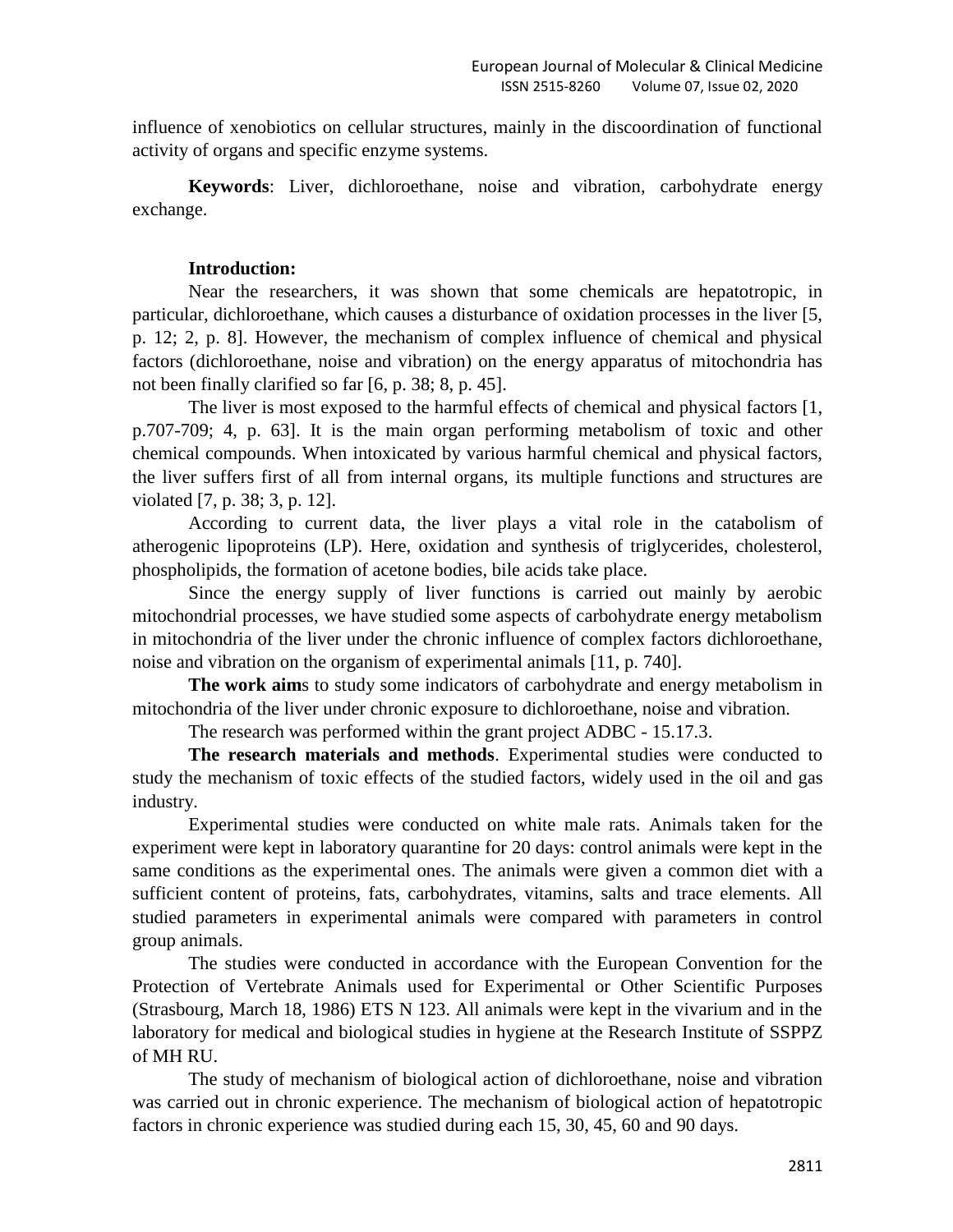The experiments were carried out on 98 purebred white male rats weighing 160-180 years. Dichloroethane in the form of 10% oily solution was injected into the stomach of animals in a dose of 1/20 LD50 (255 mg/kg), under the influence of noise (95-110dBa) and vibration (2-16dBa) during 15 and 90 days.

After the end of experiments in 15, 30, 60 and 90 days after cessation of exposure to chemical and physical factors, rats were decapitated. The content of the following substrates was determined spectrophotometrically in liver tissue: pyruvate, lactate and glycogen. Simultaneously, the activity of respiratory enzymes of liver mitochondria: glutamate dehydrogenase (GDG), lactate dehydrogenase (LDG), malate dehydrogenase (MDG), succinate dehydrogenase (SDG) was determined in parallel groups of animals [9, p. 10]. Mitochondria were isolated from the liver by differential centrifugation in 0.25 M saccharose solution containing 1 mM EDTA, pH 7.4 with double washing [6]. To increase the access of substrates to enzymes, the mitochondrial membrane was destroyed by three times freezing. The enzyme activity was expressed in µmol/g.h.

The content of total protein, cholesterol, total and free bilirubin and activity of alanine transferase (ALT), asparaginamin transferase in blood serum of experimental animals who received intragastric 1/20 LD50 dose of dichloroethane under the conditions of 90 - 105 dBA noise and 5 - 15 dBA vibration were studied.

The contents of total protein, total and direct bilirubin, cholesterol, enzyme activity under the influence of dichloroethane, noise and vibration in blood serum were determined in biochemical analyzer [10, p. 15].

Results. Our studies investigated the content of total protein, total and direct bilirubin, cholesterol, the activity of enzymes alanine transferase, (ALT), asparagine transferase (AST) under the influence of dichloroethane, noise and vibration in the liver and serum.

Determination of metabolites of carbohydrate metabolism and activity of enzymes involved in the cycle of tricarboxylic acids were carried out on 15, 30, 60 and 90 days of inoculation.

At repeated injection of dichloroethane within 90 days in a dose of 1/20 LD50 (255 mg/kg) the content of lactic acid in whole blood from 15 to 90 days of exposure was significantly increased to 254.5; 246.0; 277.7 and 237.4%.

The content of pyruvic acid in all experimental periods increased from 143.5 to 166  $\mu$ mol/l in comparison with the control group (109.0  $\pm$  6.72  $\mu$ mol/l). The content of glycogen in blood under the influence of complex of chemical and physical factors during 90 days decreased and made  $10.3 \pm 0.56$ ;  $10.46 \pm 0.53$ ;  $9.45 = 0.47$ ;  $10.2 \pm 0.56$  mg/l on 15, 30 60 and 90 days of experiment, respectively (Table 1).

It is evident from the obtained data that at repeated exposure to dichloroethane, noise and vibration there was observed an increase of intensity of anaerobic glycolysis in blood, which is confirmed by lactic acid accumulation and glycogen reduction.

The study of dichloroethane effect, noise and vibration on the activity of tricarboxylic acid cycle enzymes in blood serum revealed inhibition of GDG, SDH, MDH and increased activity of alkaline phosphatase.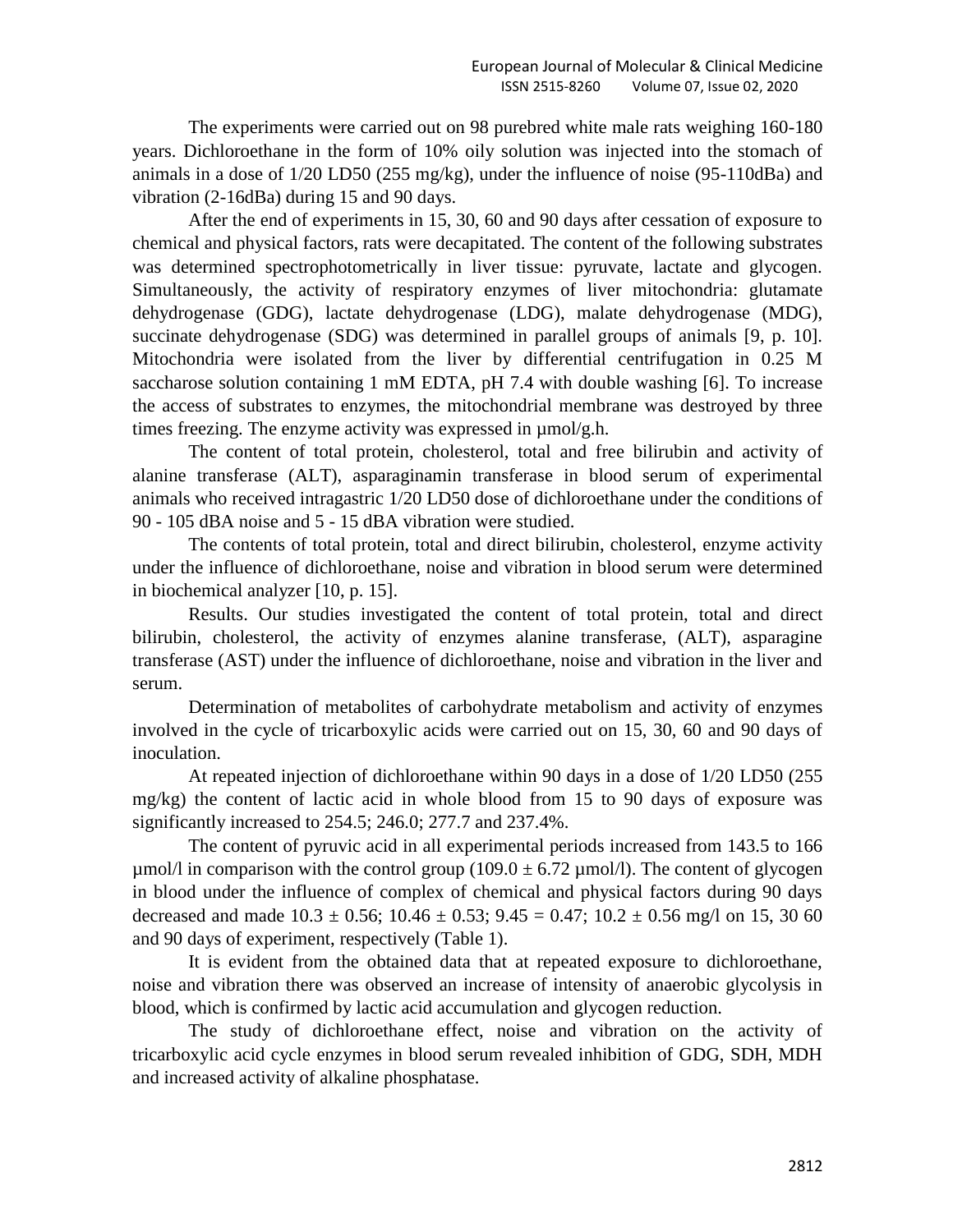The table shows that under repeated exposure to dichloroethane, noise and vibration, the activity of GDG decreased in all study terms (15, 30, 60 90 days) to 54.9; 46.6%, 33.8 and 39.8% respectively.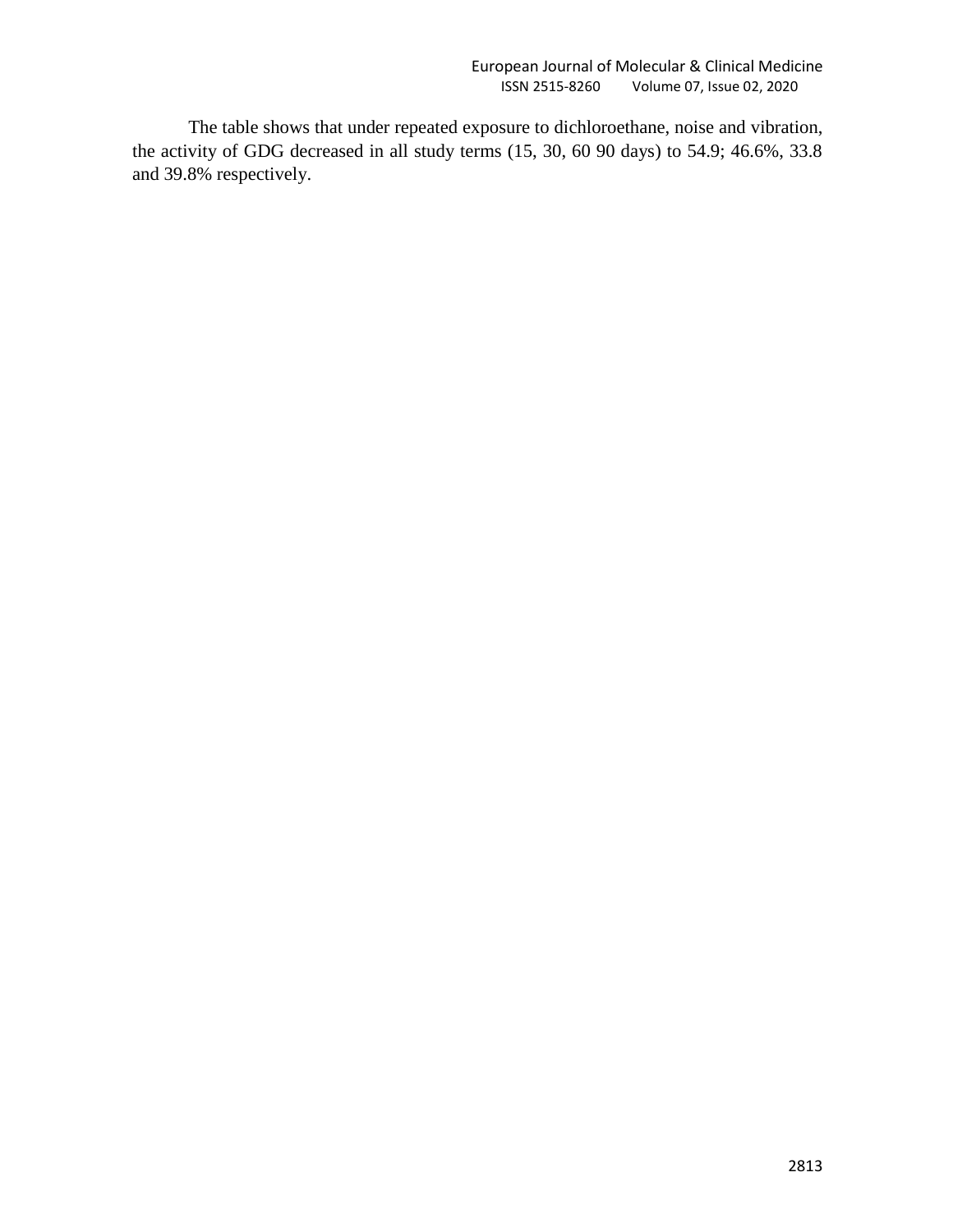Table 1.

Influence of dichloroethane, noise and vibration on metabolites of carbohydrate and energy metabolites in blood

| $N_2$            | Indicators                       | Статистическиепо<br>казатели | Control group    | Day 15             | Day 30              | Day 60             | Day 90              |
|------------------|----------------------------------|------------------------------|------------------|--------------------|---------------------|--------------------|---------------------|
| 1.               | Lactic acid $(\mu$ mol/l)        | $Mcp \pm m$                  | $0,99 \pm 0,08$  | $2,52 \pm 1,64***$ | $2,44 \pm 0,17***$  | $2,75 \pm 0,17***$ | $2,35 \pm 0,15***$  |
|                  |                                  | $\%$                         |                  | 254,5%             | 246%                | 277,7%             | 237,4%              |
| 2.               | Pyruvic acid                     | $Mcp \pm m$                  | $109.0 \pm 6.72$ | $155 \pm 9.90$ **  | $166.0 \pm 11.0***$ | $143,5 \pm 8,37*$  | $155,2 \pm 6,72***$ |
|                  | $(\mu \text{mol/l})$             | $\%$                         |                  | 142,2%             | 152,2%              | 131,6%             | 142,3%              |
| 3.               | Glycogen $(mg/l)$                | $Mcp \pm m$                  | $13,0 \pm 0,74$  | $10.3 \pm 0.56*$   | $10,46 \pm 0,53*$   | $9,45 \pm 0,47**$  | $10,2 \pm 0.56$ **  |
|                  |                                  | $\%$                         |                  | 79,2%              | 80,5%               | 72,7%              | 78,5%               |
| $\overline{4}$ . | $GDG$ ( $\mu$ mol/l.h.)          | $Mcp \pm m$                  | $11,0 \pm 0.95$  | $6.04 \pm 0.60***$ | $5,13 \pm 0,59$ *** | $5,92 \pm 0,49**$  | $4,38 \pm 0,46$     |
|                  |                                  | $\%$                         |                  | 54,9%              | 46,6%               | 53,8%              | 39,8%               |
| 5.               | $SDG$ ( $\mu$ mol/l.ch.)         | $Mcp \pm m$                  | $24,0 \pm 2,64$  | $17.3 \pm 2.02*$   | $14,17 \pm 1,39**$  | $14.0 \pm 1.37**$  | $30,8 \pm 29,3$     |
|                  |                                  | $\%$                         |                  | 72,1%              | 59%                 | 58,3%              |                     |
| 6.               | $MDG$ ( $\mu$ mol/l.h.)          | $Mcp \pm m$                  | $15.0 \pm 1.00$  | $10,49 \pm 1,19*$  | $8.03 \pm 0.64***$  | $10.3 \pm 1.31***$ | $10,32 \pm 1,24$    |
|                  |                                  | $\%$                         |                  | 69,9%              | 53,5%               | 68,6%              | 68,8%               |
| 7.               | Alkaline                         | $Mcp \pm m$                  | $0,79 \pm 0,05$  | $1,60 \pm 0,13***$ | $1.91 \pm 0.14***$  | $1,74 \pm 0,15***$ | $1,67 \pm 0,1$      |
|                  | phosphatase<br>$(\mu$ mol/l.ch.) | $\%$                         |                  | 202,5%             | 241,2%              | 220,2%             | 165,3%              |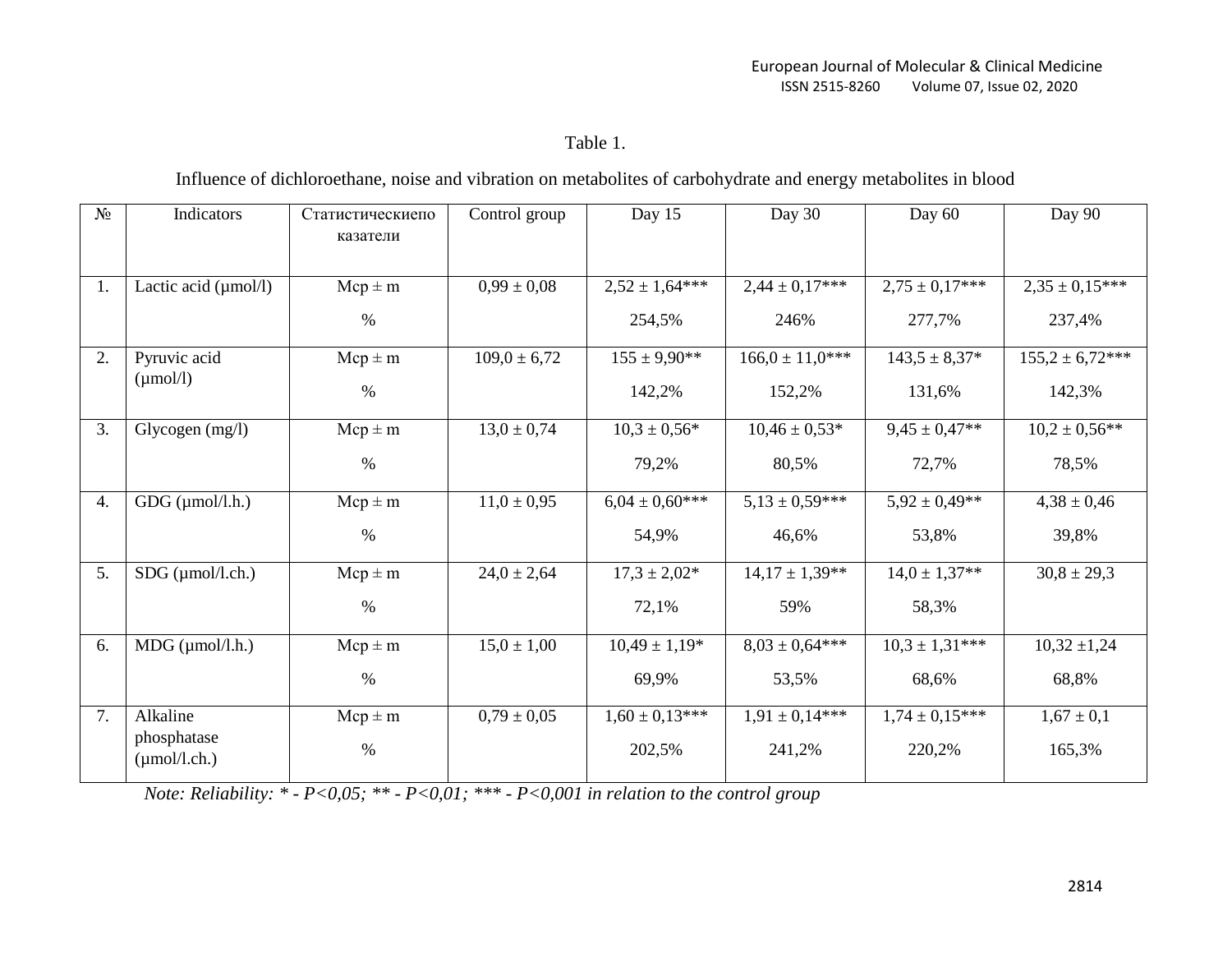Similar phenomena have been detected when dichloroethane, noise and vibration affect the serum activity of SDH. The enzyme activity was reduced to 72.1; 59.0; 58.3 and 73.6%.

In the course of experimental studies, it was found that repeated exposure to dichloroethane, noise and vibration on animals changed the activity of MDH. Under the influence of complex hepatotoxic factors, the change of enzyme activity was in all terms of research.

Particularly sharp changes in the activity of alkaline phosphatase were determined in blood serum under the influence of dichloroethane, noise and vibration on white rats. At the same time, the enzyme activity reliably increased in all the terms of the experiment up to 165.3 - 241.2%.

Thus, under repeated exposure to dichloroethane, noise and vibration there was observed inhibition of redox enzymes GDG, SDH and MDG and increased activity of alkaline phosphatase, resulting in increased metabolites of carbohydrate metabolism: lactic, pyruvic acids and decreased glycogen level in blood.

Our studies have shown that in chronic dichloroethane poisoning under the conditions of noise and vibration, an increase in cholesterol content and activity of AST and ALT and a decrease in the total protein in liver tissue were observed in all periods of experience (Table 2). Reduction of entire protein content and reliable increase of cholesterol level in liver tissue in all terms (15, 30, 60 90 days) of the experiment was noted, reliable change was observed up to 137,3 - 160,3%. The level of total protein decreased to 75.2; 69.6; 78.7; 81.8%.

The determination of reamination activity between  $\alpha$ - ketoglutar, alanine and asparagine aminotransaminases in the liver was very important for our studies.

The activity of AST decreased during all the study periods (15, 30, 60 and 90 days) to 74.4 - 55.4% in liver tissue under repeated exposure to dichloroethane, noise and vibration. ALT activity on the 15th, 30th and 60th days of the study was reduced to 81.1 - 70.8%. By the 90th day of the experiment the enzyme activity sharply increased up to 1645% in comparison with the control group. This increase in ALT activity at the end of 90 days under the influence of dichloroethane, noise and vibration indicates the possibility of hepatocyte dysfunction, which may result in liver cirrhosis.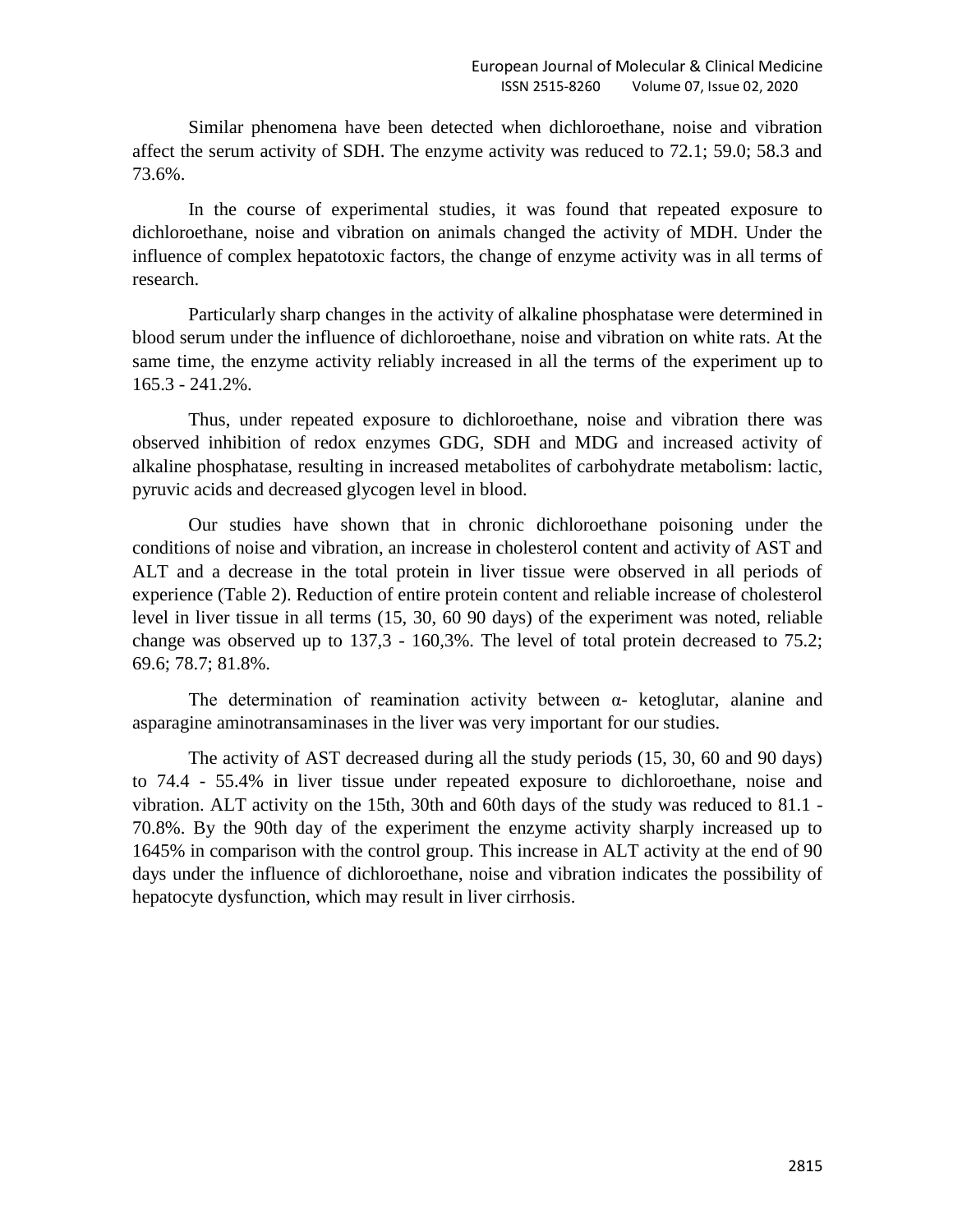## Table 2

The complex of chemical (dichloroethane) and physical (noise, vibration) factors influence on some biochemical parameters in liver tissue

| $N_2$ | Indicators              | Statistic<br>indicators | Control         | Day 15             | Day 30               | Day 60             | Day 90              |
|-------|-------------------------|-------------------------|-----------------|--------------------|----------------------|--------------------|---------------------|
| 1.    | Total protein           | $Mcp \pm m$             | $85,9 \pm 2,51$ | $64.6 \pm 2.19***$ | $60,09 \pm 2,81***$  | $67.6 \pm 3.24***$ | $70,3 \pm 3,40$ *** |
|       | (y/y)                   | $\%$                    |                 | 75,2%              | 69,9%                | 78,7%              | 81,8%               |
| 2.    | Cholesterol             | $Mcp \pm m$             | $26.5 \pm 1.95$ | $36,4 \pm 1,62$    | $39,36 \pm 1,90$ *** | $42,47 \pm 2,22$   | $38,1 \pm 2,54**$   |
|       | $(\mu \text{mol/g.h.})$ | $\%$                    |                 | 137,3%             | 148,5%               | 160,3%             | 143,7%              |
|       |                         |                         |                 | $t - 3,91$         |                      | $t - 5,39$         |                     |
| 3.    | $AST$ ( $\mu$ mol/g.h.) | $Mcp \pm m$             | $55.9 \pm 3.17$ | $41.6 \pm 2.51$ ** | $31.0 \pm 1.57***$   | $35.5 \pm 3.44***$ | $52,2 \pm 2,85*$    |
|       |                         | %                       |                 | 74,4%              | 55,4%                | 63,5%              | 93,4%               |
| 4.    | $ALT$ ( $\mu$ mol/g.h.) | $Mcp \pm m$             | $38,1 \pm 1,76$ | $30.9 \pm 2.23*$   | $27.6 \pm 2.10**$    | $27.0 \pm 1.48***$ | $63.5 \pm 3.21***$  |
|       |                         | $\%$                    |                 | 81,1%              | 72,4%                | 70,8%              | 166,6%              |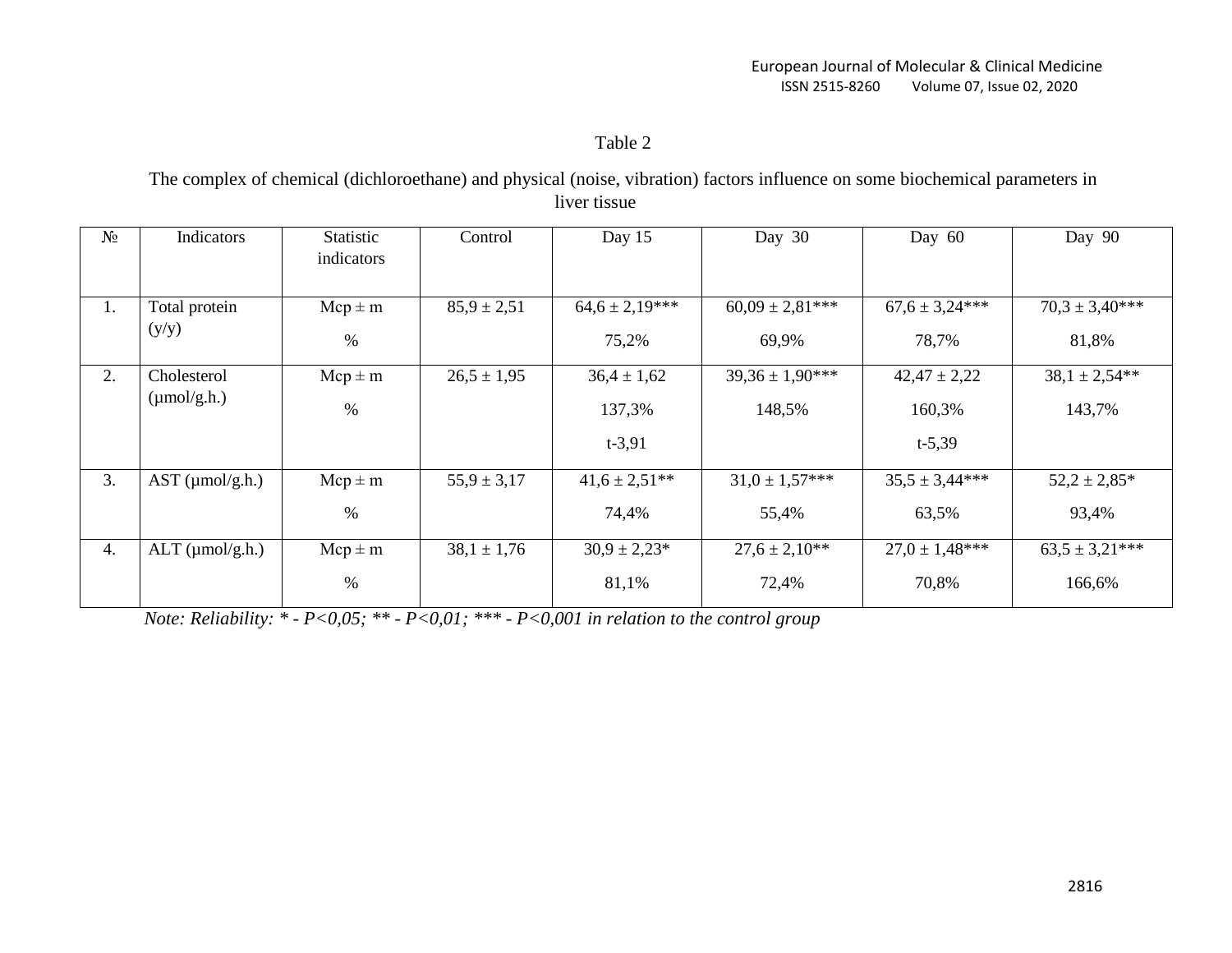Study of cholesterol showed that in all periods of 15, 30, 60 and 90 days of exposure to dichloroethane, noise and vibration in the liver of experimental rats, its content increases to 137.3; 39.36; 42.47; 38.1% concerning the control group. The level of total protein at chronic exposure to hepatotropic chemical and physical factors on 15 - 60 days of the experiment decreases to 69.9-81.8%, which indicates a violation of the protein-synthetic function of the liver.

Thus, the conducted researches allowed to establish that changes in some aspects of the metabolism of carbohydrate and energy metabolism under the influence of dichloroethane, noise and vibration testify to the increase of enzymatic activity of ALT, AST, the content of total protein, cholesterol in liver tissues.

The activity of AST in all study dates (15, 30, 60 and 90 days) was significantly increased in serum compared to the control group to 227.7; 419.4; 228 and 252.7% (Table 3).

The activity of ALT in serum under chronic exposure to dichloroethane, noise and vibration also increases to 188.6 - 239.6%.

There was a decrease in the level of total serum protein in all experiments to 71.6 - 76.9%.

The content of cholesterol, total and free bilirubin in the blood serum increased significantly during all days of the study. At the same time, cholesterol levels increased and were  $9.02 \pm 0.46$ ;  $11.43 \pm 1.06$ ;  $9.67 \pm 0.55$  and  $10.7 \pm 0.65$  µmol/l on days 15, 30, 60 and 90 respectively. The cholesterol level in the control group was  $6.14 \pm 0.28$  µmol/l.

Particularly sharp changes were observed in pigment metabolism. The concentration of total protein increased to 137.6 - 205.6%. Similar phenomena were observed in the content of direct bilirubin, which changed to 137 - 130%.

To clarify the mechanism of action of chemical (dichloroethane) and physical factors (noise, vibration) under the chronic influence, we studied the content of lactic, pyruvic acids and glycogen, as well as the activity of enzymes dehydrogenases and alkaline phosphatase in the liver tissue (Table 4).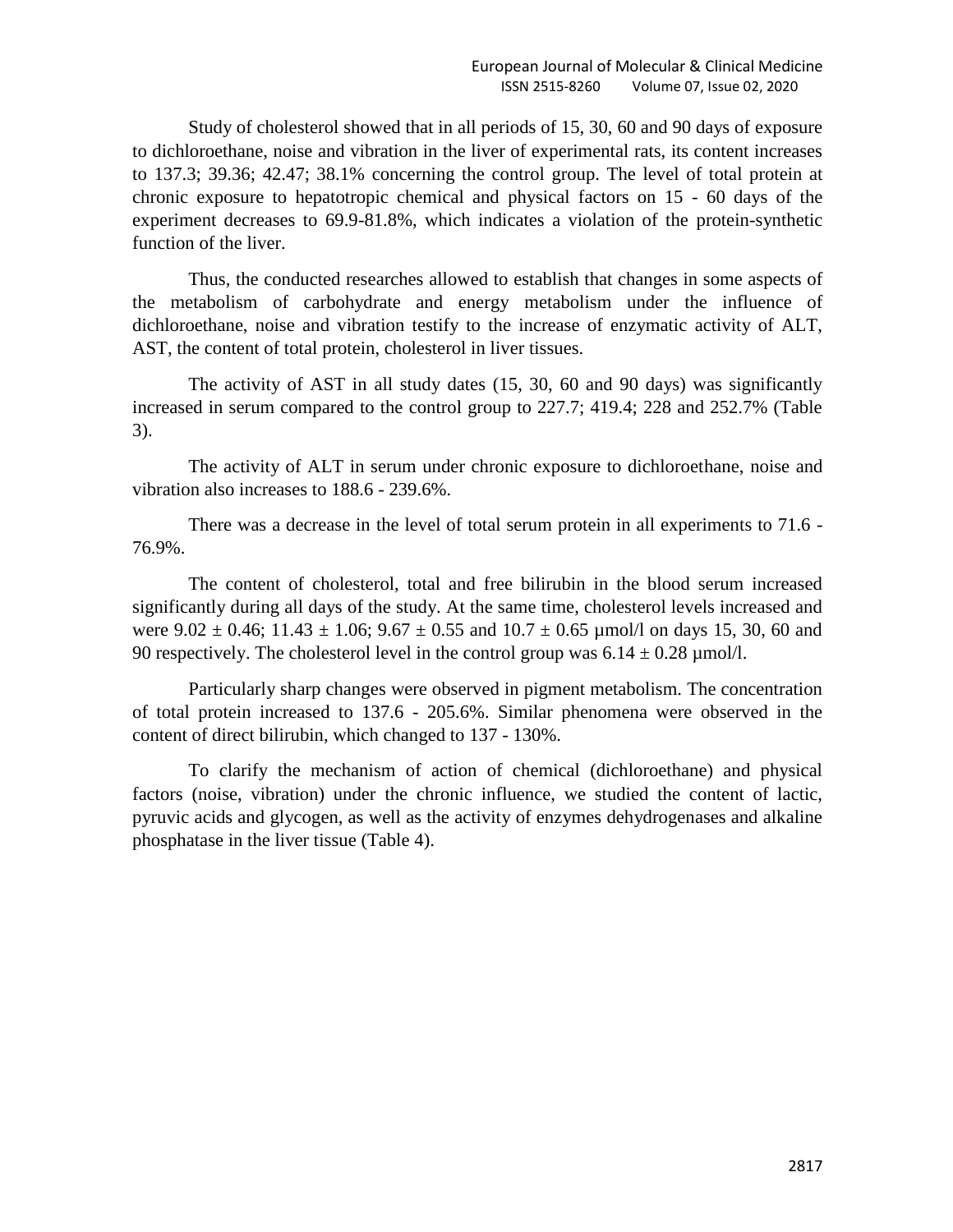# Table 3.

### Effect of dichloroethane, noise and vibration on some blood biochemical parameters

| $N_2$ | Indicators               | Statistic<br>indicators | Control         | Day 15             | Day 30              | Day $60$            | Day 90               |
|-------|--------------------------|-------------------------|-----------------|--------------------|---------------------|---------------------|----------------------|
| 1.    | Total protein $(g/l)$    | $Mcp \pm m$             | $72,7 \pm 3,13$ | $55,9 \pm 3,67$ ** | $52,07 \pm 3,34***$ | $53,6 \pm 2,88$ *** | $54.9 \pm 3.69$ **   |
|       |                          | %                       |                 | 76,9%              | 71,6%               | 73,7%               | 75,5%                |
| 2.    | Cholesterol (µmol/l.h.)  | $Mcp \pm m$             | $6,14 \pm 0,28$ | $9.02 \pm 0.46***$ | $11.43 \pm 1.06***$ | $9,67 \pm 0,55***$  | $10.7 \pm 0.65***$   |
|       |                          | $\%$                    |                 | 146,9%             | 186,6%              | 156,6%              | 174,2%               |
| 3.    | $AST$ ( $µmol/l.ch.$ )   | $Mcp \pm m$             | $0,36 \pm 0,05$ | $0.82 \pm 0.05***$ | $1,51 \pm 0,13***$  | $0.82 \pm 0.03***$  | $0.91 \pm 0.05***$   |
|       |                          | $\%$                    |                 | 227,7%             | 419,4%              | 227,7%              | 252,7%               |
| 4.    | $ALT$ ( $\mu$ mol/l.ch.) | $Mcp \pm m$             | $0,53 \pm 0,62$ | $1,00 \pm 0,07$ ** | $1,27 \pm 0,12***$  | $1,12 \pm 0,08$     | $1,02 \pm 0,05*$     |
|       |                          | $\%$                    |                 | 188,6%             | 239,6%              | 211,3%              | 192,4%               |
| 5.    | Total bilirubin (µmol/l) | $Mcp \pm m$             | $5,31 \pm 0,22$ | $7,31 \pm 0,29***$ | $10,92 \pm 0,96$ ** | $7.5 \pm 0.24***$   | $10,35 \pm 0,60$ *** |
|       |                          | $\%$                    |                 | 137,6%             | 205,6%              | 141%                | 194,9%               |
| 6.    | Direct bilirubin         | $Mcp \pm m$             | $2,48 \pm 0,17$ | $3.4 \pm 0.24***$  | $3,74 \pm 0,28***$  | $2,61 \pm 0,21$     |                      |
|       | $(\mu \text{mol/l})$     | $\%$                    |                 | 137%               | 150,8%              | 105,2%              |                      |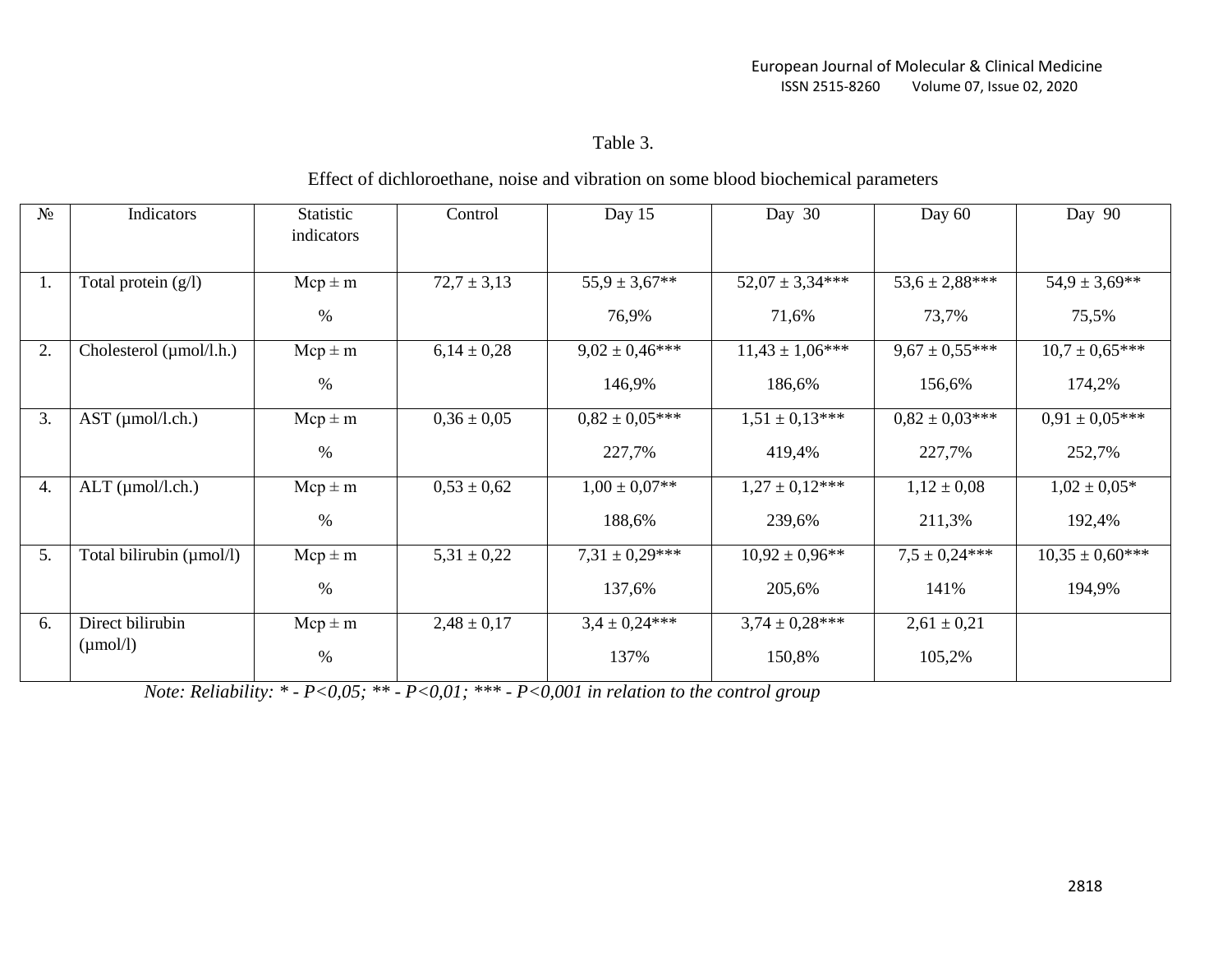As a result of studies of metabolites of carbohydrate metabolism under chronic exposure to dichloroethane, noise and vibration the content of lactic acid in the liver on the 15, 30, 60 and 90 days of the experiment increased to  $3.19 \pm 0.11$ ;  $2.87 \pm 0.14$ ;  $2.83 \pm 0.16$ ;  $3.92 \pm 0.14$  mmol/g.

The content of pyruvic acid in liver tissue under the influence of dichloroethane, noise and vibration during the whole experiment increased and made up accordingly: 176.0  $\pm$  8.84; 188.0  $\pm$  11.14; 191.4  $\pm$  10.45; 159.7  $\pm$  8.73 µmole/g (122.0  $\pm$  4.18 µmole/g in control).

In the control group the level of glycogen was  $20.0 \pm 0.68$  mg/g, and in experimental animals under the influence of complex factors (dichloroethane, noise and vibration) on the organism of animals after 15, 30, 60 and 90 days its level decreased to 15.1  $\pm$  0.69; 14.18  $\pm$  0.94; 14.3  $\pm$  0.53; 14.4  $\pm$  0.48 mg/g. And so under the chronic influence of dichloroethane, noise and vibration, there is the accumulation of underoxidized products of metabolites of carbohydrate metabolites and reduction of glycogen content.

It is evident from the above mentioned that under the influence of chemical and physical factors the increase of glycogen in liver tissue, as well as the rise in anaerobic glycolysis intensity and decrease of oxidizing processes are revealed. As a result, the accumulation of lactic and pyruvic acids concentration in experimental animals is observed.

Under prolonged exposure to hepatotropic chemical and physical factors, at levels that do not cause an external effect, hidden changes in the body of experimental animals revealed by several physiological reactions, biochemical indicators of the function of individual organs and systems.

The activity of some enzymes can change quite early and deeply, therefore, the indicators can be used as early diagnostic tests in the evaluation of biological action of harmful factors.

Multiple exposures to dichloroethane, noise and vibration in laboratory animals has led to changes in enzyme activity in liver tissue. In the liver, the activity of dehydrogenases at all times (15, 30, 60 and 90 days) of the study was reduced to GDG - 6.95  $\pm$  0.75; 7.64  $\pm$ 0.71; 6.61  $\pm$  0.76; 4.84  $\pm$  0.59 µmol/g.h. (control 11.0  $\pm$  0.89 µmol/g.h.).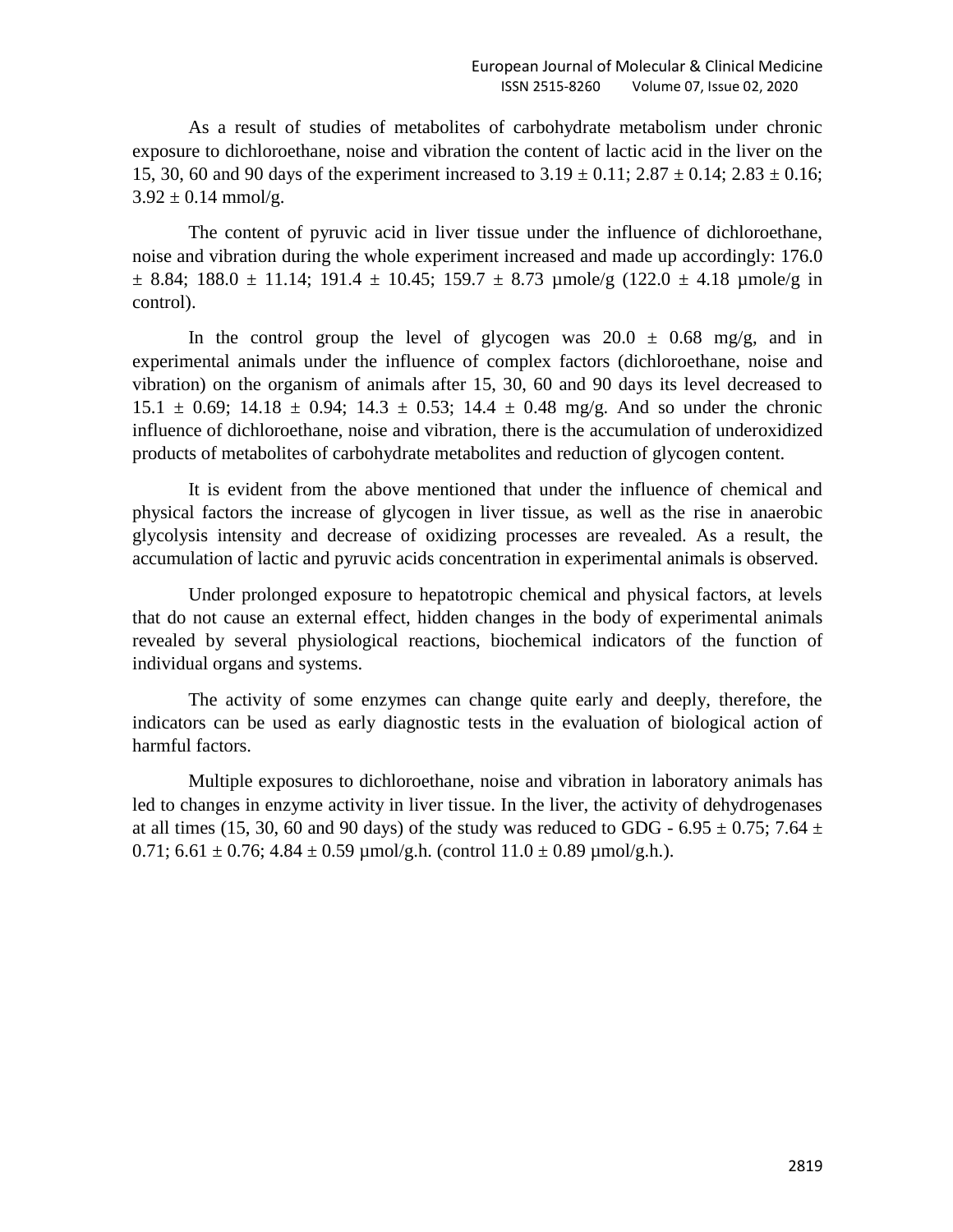## Table 4.

## Influence of dichloroethane, noise and vibration on metabolites of carbohydrate energy exchange in the liver

| $N_2$ | Indicators                             | Statistic<br>indicators | Control          | Day 15              | Day 30               | Day 60               | Day 90              |
|-------|----------------------------------------|-------------------------|------------------|---------------------|----------------------|----------------------|---------------------|
| 1.    | Lactic acid                            | $Mcp \pm m$             | $1,93 \pm 0,077$ | $3,19 \pm 0,11***$  | $2,88 \pm 0,14***$   | $2,83 \pm 0,16$ ***  | $3,92 \pm 0,14$     |
|       | (mmole/g)                              | $\%$                    |                  | 165,3%              | 149%                 | 146%                 | 203%                |
|       |                                        |                         |                  |                     |                      |                      | $t-12,44$           |
| 2.    | Pyruvic acid                           | $Mcp \pm m$             | $122,0 \pm 4,18$ | $176.0 \pm 8.84***$ | $188.0 \pm 11.14***$ | $191.4 \pm 10.45***$ | $159.7 \pm 8.73**$  |
|       | $(\mu \text{mol/g})$                   | $\%$                    |                  | 144,3%              | 154%                 | 156,5%               | 130,9%              |
| 3.    | Glycogen $(mg/g)$                      | $Mcp \pm m$             | $20,0 \pm 0,68$  | $15.1 \pm 0.69***$  | $14,18 \pm 0.94***$  | $14.3 \pm 0.53***$   | $14.4 \pm 0.48***$  |
|       |                                        |                         |                  |                     |                      |                      |                     |
|       |                                        | $\%$                    |                  | 75,5%               | 70,9%                | 71,5%                | 72%                 |
| 4.    | $GDG$ ( $\mu$ mol/g.h.)                | $Mcp \pm m$             | $11.0 \pm 0.89$  | $6.95 \pm 0.75*$    | $7,64 \pm 0,711*$    | $6,61 \pm 0.76$ **   | $4,84 \pm 0,59$ *** |
|       |                                        | $\%$                    |                  | 63,2%               | 69,4%                | 60,1%                | 44%                 |
| 5.    | $SDG$ ( $\mu$ mol/g.h.)                | $Mcp \pm m$             | $35,0 \pm 2,70$  | $29,1 \pm 2,93*$    | $20,83 \pm 1,79***$  | $21,2 \pm 2,70**$    | $18,8 \pm 2,73***$  |
|       |                                        | $\%$                    |                  | 83,1%               | 59,5%                | 63,1%                | 53,7%               |
| 6.    | $MDG$ ( $\mu$ mol/g.h.)                | $Mcp \pm m$             | $24,0 \pm 2,18$  | $16,05 \pm 1,1$ **  | $11.9 \pm 1.23***$   | $12.6 \pm 1.17***$   | $9,60 \pm 1,39***$  |
|       | $MDG$ ( $\mu$ mol/g.h.)                | $\%$                    |                  | 66,9%               | 49,6%                | 52,5%                | 40%                 |
| 7.    | Alkaline                               | $Mcp \pm m$             | $51,0 \pm 3,18$  | $39,90 \pm 3,89*$   | $31,62 \pm 2,68$ *** | $34.1 \pm 2.25***$   |                     |
|       | phosphatase<br>$(\mu \text{mol/g.h.})$ | $\%$                    |                  | 78,2%               | 62%                  | 66,8%                |                     |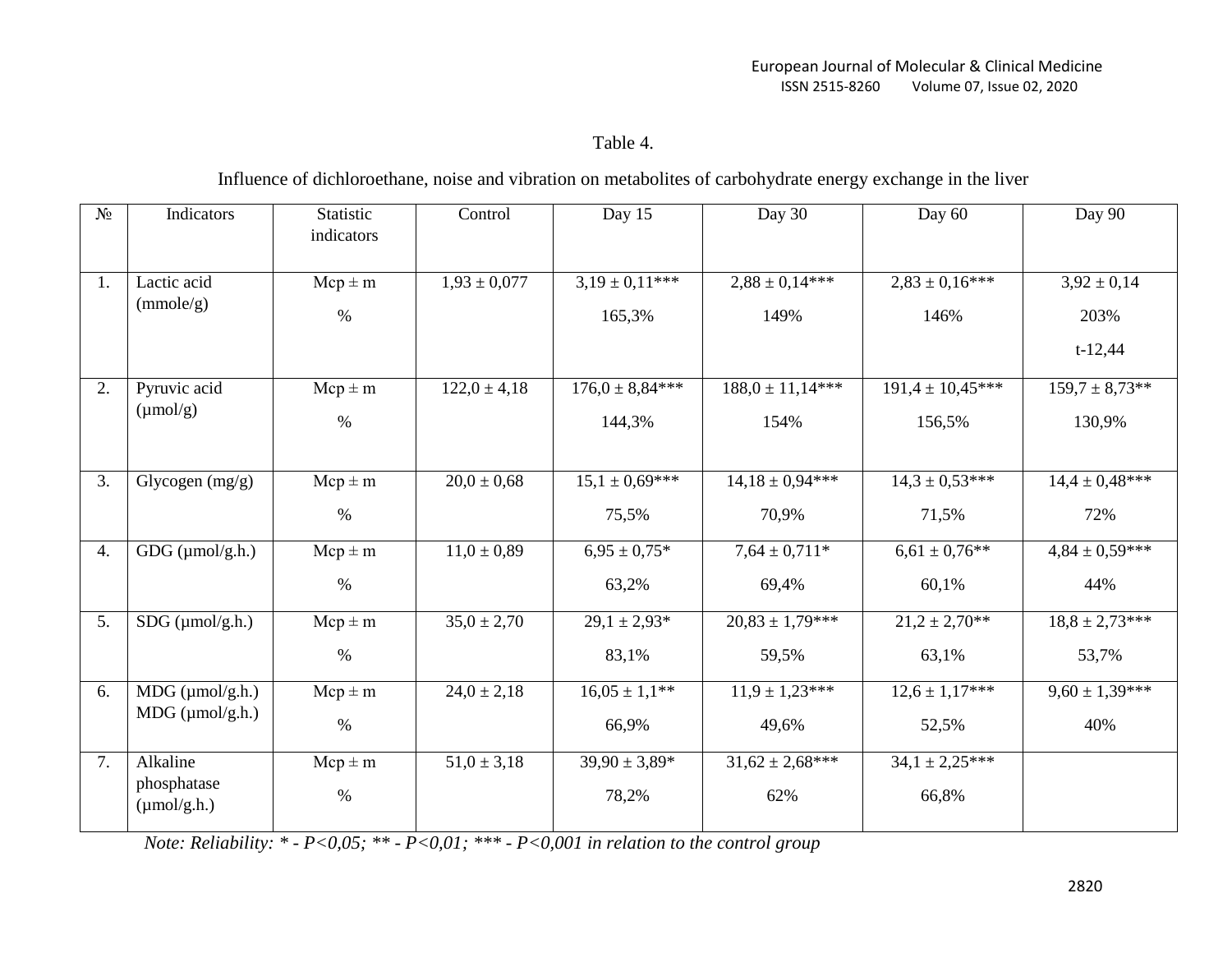The study of SDG activity in liver tissue under the influence of dichloroethane, noise and vibration showed that in all the periods (15, 30, 60, 90 days) of the experiments, the activity decreased by 53.7 - 83.1% respectively.

The activity of MDH in the liver was reduced in all terms of the study. In liver on 15, 30, 60 and 90 days the level was  $16.05 \pm 1.1$ ;  $11.9 \pm 1.23$ ;  $12.6 \pm 1.17$ ;  $9.60 \pm 1.39$  µmol/g.h.

Similar changes were observed in the decrease of activity of alkaline phosphatase in the liver. Inhibition of enzyme activity (dehydrogenase) in all studied biospheres can be explained by the influence of dichloroethane, noise and vibration on enzyme functional activity. Inhibition of enzymes GDG, MDG, SDG and alkaline phosphatase in the liver is observed at multiple effects of dichloroethane, noise and vibration. As a result of the reduction of redox enzymes, under-oxidized products of anaerobic glycolysis of lactic, pyruvic acid are accumulated and the level of glycogen is reduced.

### **Conclusions**:

1. Chronic exposure to dichloroethane, noise and vibration disrupts serum biochemical processes, which indicates a change in the functional state of the liver.

2. change of metabolic disorders at 3-month exposure to dichloroethane, noise and vibration is manifested by an increase in the activity of enzymes AST, ALT, cholesterol, bilirubin content of the total and direct, a decrease in the total protein in the blood serum and liver tissue, which indicates the development of destructive processes in liver tissue with violation of cell membrane permeability. The increase in serum activity of alkaline phosphatase against the background of a decrease in the activity of enzymes in the liver indicates a lesion of the hepatobiliary system.

3. Prolonged exposure of various chemical and physical factors in concentrations causing external effects in experimental animals is manifested by latent changes in some physiological reactions, biochemical indicators of the function of individual organs and systems. We are confirming the influence of xenobiotics on cellular structures, mainly in the discoordination of functional activity of organs and specific enzyme systems.

4. The activity of some enzymes can change quite early and profoundly, and the indicators can be used, obviously, as early diagnostic tests in the evaluation of biological action of chemical hepatotropic substances.

Conflict of interest. All authors state that there is no potential conflict of interest that should be disclosed in this article.

#### **Reference**

1. Zakirzyanov, M. X., Ryzhkova O. V., Taipova R. A. Health condition of workers of oil industry in Tatarstan // Kazan medical journal. 2008. - Т. 89, № 5. - pp. 707- 709.